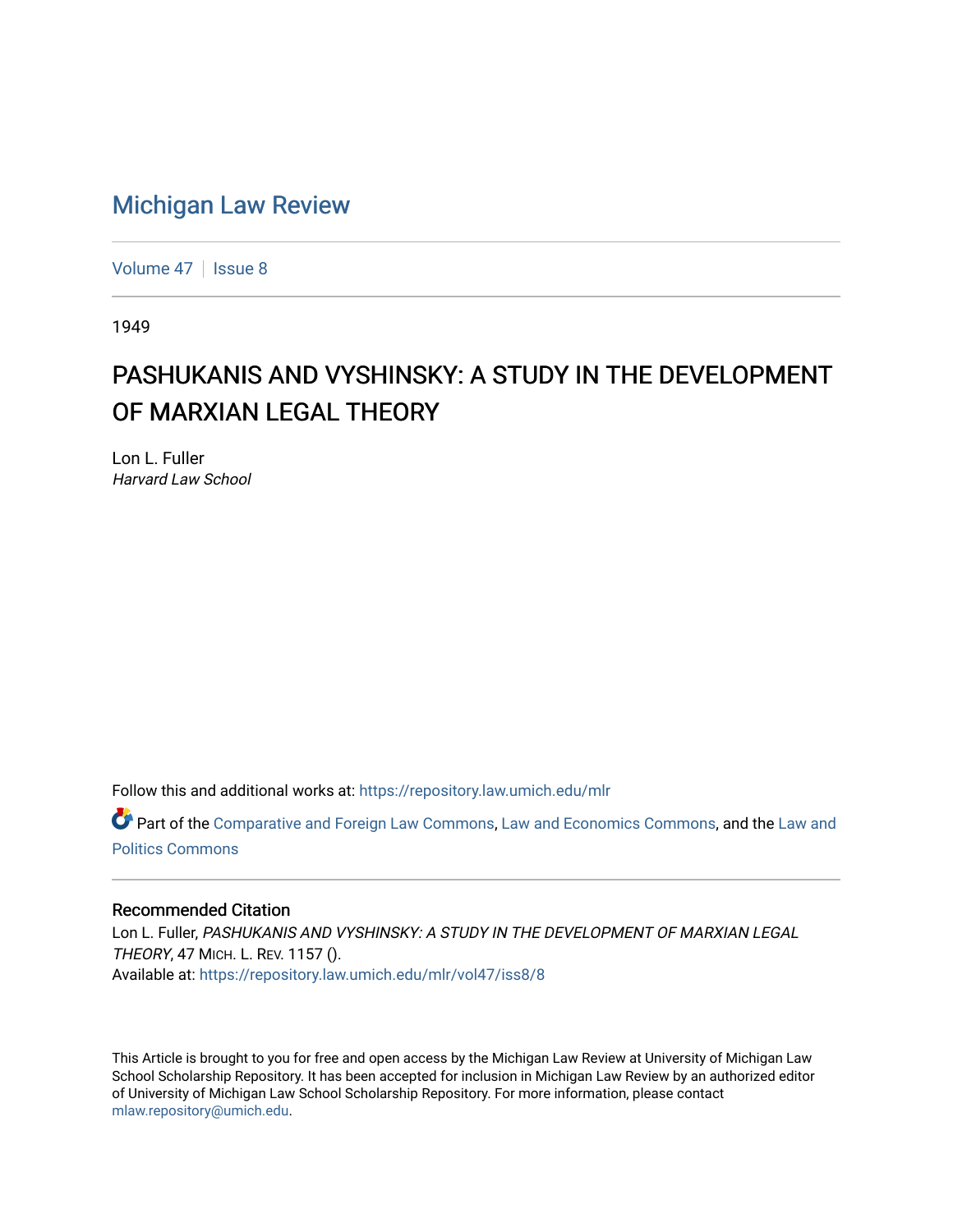## PASHUKANIS AND VYSHINSKY: A STUDY IN THE DEVELOPMENT OF MARXIAN LEGAL THEORY

## *Lon L. Fuller\**

Reading Andrei Y. Vyshinsky's *The Law of the Soviet Union1 ought* to be a stimulating and rewarding experience. It is an exposition. of Soviet legal philosophy and of the theory and practice of Soviet public or "state" law. Throughout it purports to compare the premises that underlie Soviet law with those on which ''bourgeois" legal systems are based. Vyshinsky, a famous world figure and the present minister for foreign affairs of the U .S.S.R., wrote part of the book and supervised compiliation of the remainder. The decision of the American Council of Learned Societies to sponsor a translation of the work attests the Council's conception of its importance to Americans seeking to understand modem Russia. According to the introduction by Professor Hazard, the book presents in authoritative form the doctrine now taught in Soviet law schools. More than that, it exemplifies "Soviet pedagogical methods" generally, and the habits of thought that have become characteristic of Soviet citizens. These methods and habits in tum help to explain, Professor Hazard assures us, "much of the determination of Soviet soldiers in the war just ended." Here, in other words, is what makes the Soviet system tick.

With these auspices and this introduction, the reader approaches the book with high hopes. He expects to gain from it a new understanding of the intellectual and emotional forces operative behind the Iron Curtain. He hopes further that a real saturation in the premises of a legal system radically different from that familiar to him will bring a fresh insight into the meaning of his own system, just as economists who reject Marxism have enriched their understanding of economics by studying Marx.

These hopes are, however, doomed to disappointment. The book dodges every real problem its thesis might seem to suggest and substitutes for reasoned analysis the scurrilous and abusive recriminations for which its author-editor has become famous in international conferences. As for its contents, the book is made up of the most miscellaneous ingredients, compounded in the greatest disorder. About fifty per cent of it is taken up with a tedious and unenlightening exposition of the details of the Soviet political and legal system. Another twenty per cent is devoted to refighting doctrinal battles within the Marxist

\* Carter Professor of General Jurisprudence, Harvard Law School-Ed.

<sup>1</sup> Vyshinsky, general editor. Translated by Hugh Babb. New York: The Macmillan Co. 1948. Pp. xvii, ?49. \$15.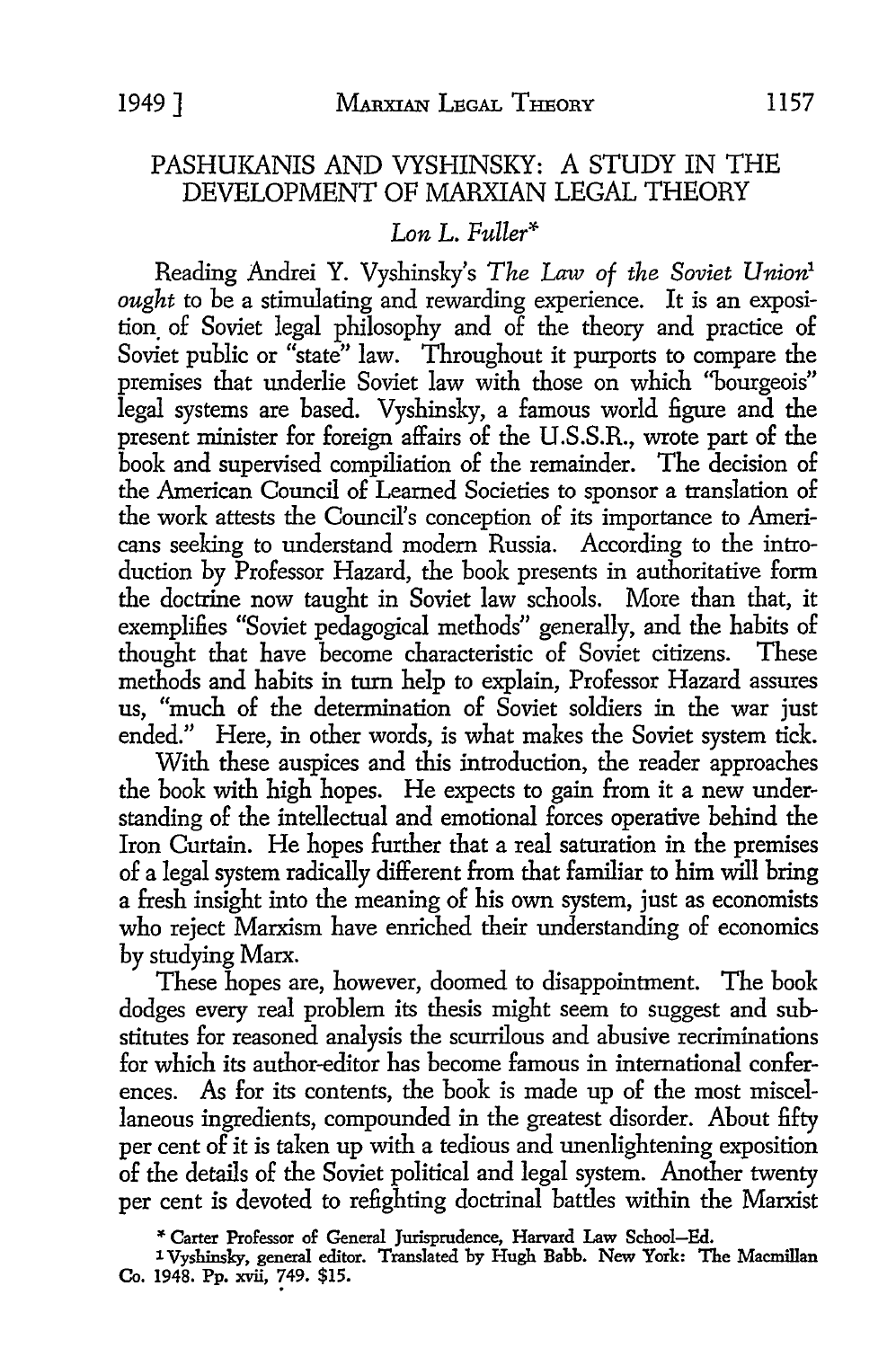ranks and to nailing down more securely the lids on the coffins of the "deviationists," "wreckers" and "Trotskyists" who have been liquidated by the Stalin regime. The remaining thirty per cent is given over to disclosing the frauds of bourgeois political and legal ideologies. In the course of this expose some remarkable misinformation is conveyed. President Truman, for example, would be surprised to learn that in this country the separation of powers is a fraudulent cover for "the hegemony of the executive power over the legislative," and that the President has the unlimited power to prevent any statute from becoming law.

The book contains no genuine comparison of Russian and bourgeois legal and political institutions. Throughout, the object is to establish the proposition that things which look alike in the capitalist and Russian systems, and that may even bear the same names-law, government, the bicameral system, elections, courts, prosecutors, property, legal rights-are in theory and in fact "radically different." In most cases the difference involved rests more on table-pounding affirmation than on demonstration. The mode in which these questions are treated is well illustrated in the short section on statutory interpretation. Sprinkled among the usual platitudes on this subject, of the type one would encounter in any similar American discussion, we find the assertion that with the Soviet courts statutory interpretation "merely reveals the meaning and content of the statute," while in capitalist countries "the class essence of juridical chicanery" distorts interpretation from its true purpose. They merely draw out of the statute what it means; we put into it our exploitative biases. So it is with every other legal device and institution. On the one side, there is vigor, purity, honesty; on the other, decadence, fraud, cynical exploitation and "putrid vapors." Incredibly enough, this position is maintained even with respect to civil liberties. According to Vyshinsky it is only in Russia that there exists "true" freedom of the press, "true" freedom from illegal searches and seizures, etc., etc.

In studying those parts of the book devoted to quarrels with other Marxists, particularly the first chapter, the reader who attempts any close analysis of the thought will experience a considerable malaise. In this field, it seems, labels are more important than ideas. The book opens by rejecting the opportunistic perversion of Marxism which teaches that the proletariat should "take over" the bourgeois state. On the other hand, Stalin himself has unmasked "Bukharin's anti-Marxist, counterrevolutionary theory of 'blowing up' the state." The true doctrine is that the state must not be "taken over" or ''blown up," but instead must be "shattered" and "demolished." This turns out to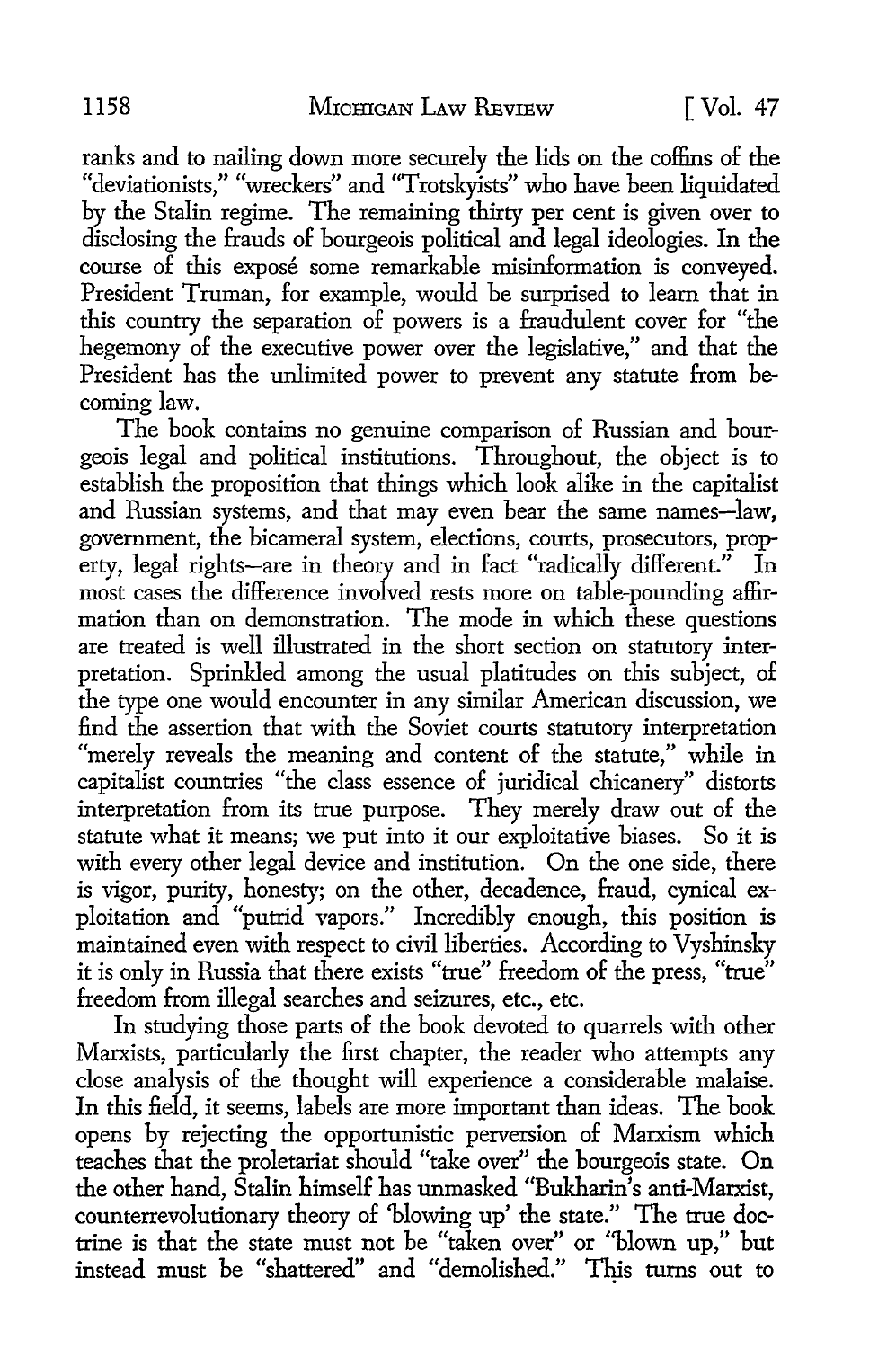mean, about sixty pages later, that the existing bourgeois machine of

the state must be "utilized" and, over a period of years, purged of its bourgeois elements.

When one has struggled through demonstrations of this sort, trying vainly to see just what it is that is being rejected and what accepted, one recalls with bewilderment Professor Hazard's introduction, in which it is asserted that the Soviet student "who reasons his way through the ponderous passages of this and similar works" has prepared himself to deal with Western thought. I submit that anyone who seriously attempted "to reason his way" through this first chapter would have prepared himself for nothing so much as a nervous breakdown.

These, then, are the disappointments and frustrations that the book brings for one who attempts to derive something of intellectual substance from its contents. But for all its vacuity, its abusiveness, and its platitudes, the book remains a significant milestone in the development of attitudes toward law and government within the Soviet system. What meaning or lesson can we extract from it? I think the best way to approach this question is to begin by comparing the book with what it superseded. Before the ascendancy of Vyshinsky, the leading jurist of Russia was Eugene Pashukanis, who enjoyed a decade of glory prior to his mysterious disappearance in the early months of 1937.

Pashukanis' principal work is called *General Legal Theory and*  Marxism.<sup>2</sup> In this short book, Pashukanis expounds with clarity and coherence an ingenious development of Marxist theory that has been called the "Commodity Exchange Theory of Law." His work is in the best tradition of Marxism. It is the product of thorough scholarship and wide reading. It reaches conclusions that will seem to most readers perverse and bizarre, yet in the process of reaching these conclusions it brings familiar facts of law and government into an unfamiliar but revealing perspective. It is the kind of book that any open-minded scholar can read with real profit, however little he may be convinced by its main thesis.

Pashukanis' legal theory is founded on two principles well-established in the writings of the Soviet founding fathers: (I) law and the state are a superstructure reflecting the basic economic organization of society, and (2) in the socialist economy of the future, both law and the state will "wither away."

Proceeding from these premises, Pashukanis then expounds his own theory, which is briefly as follows: the basic institution of capital-

<sup>2</sup>Being unable to read Russian, I am familiar with this book through the German translation of the third Russian edition, which appeared in 1929 under the title Arr-GEMEINE RECHTSLEHRE UND MARXISMUS. An English translation by Professor Babb is now awaiting publication.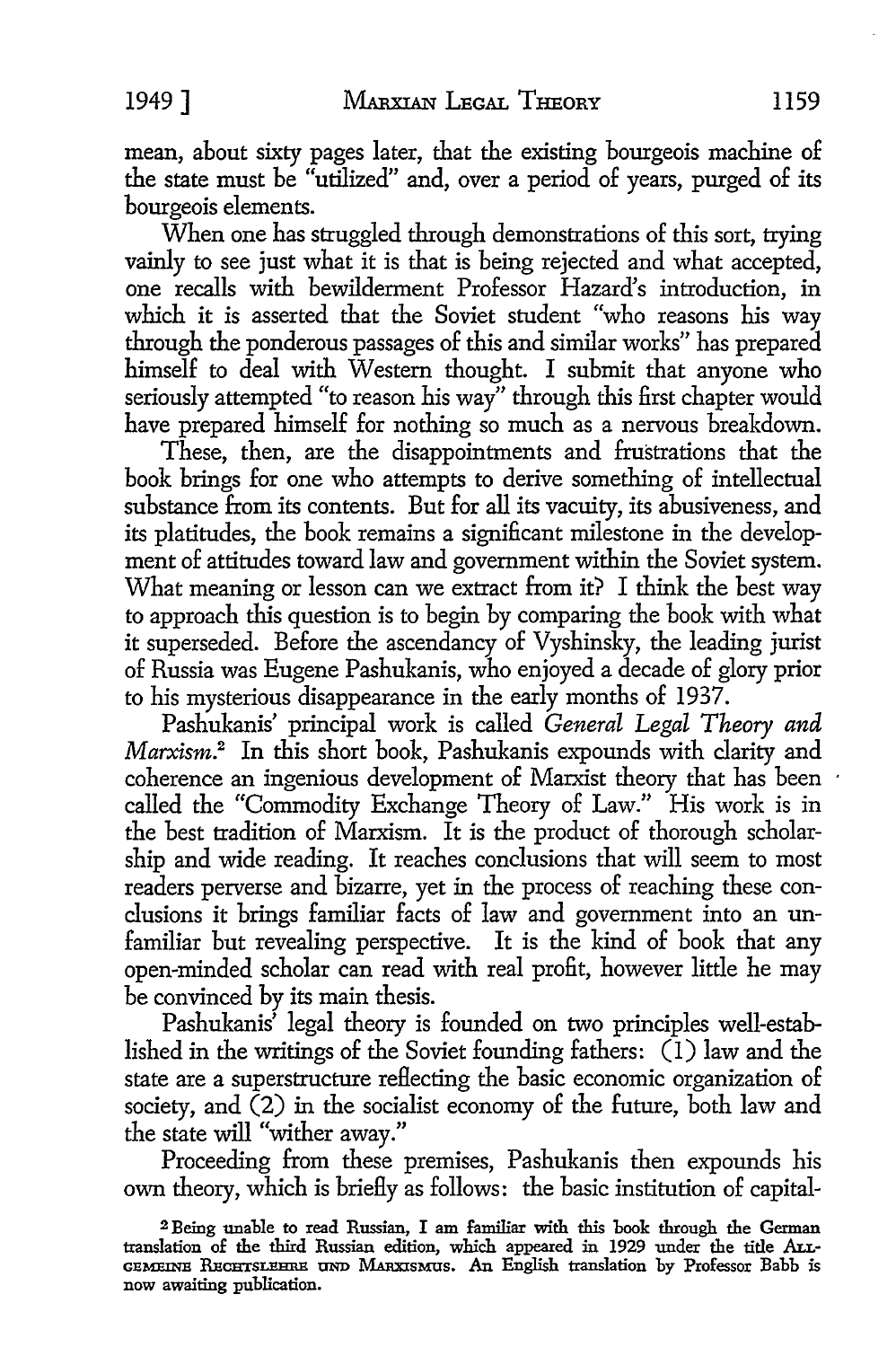ism is *exchange;* all goods (including labor) are viewed as "commodities," that is, as destined for exchange on the market. In keeping with Marxist theory, therefore, we should expect bourgeois law to be permeated with the concept of exchange, and to take its origin in the act of trading or bartering.

This expectation is confirmed by history and sociology. The first appearance of the criminal law in its rudest form is in connection with bartering, that is, in the buying off of the blood feud.<sup>3</sup> Throughout history the development of law has gone hand in hand with the development of trade.

Most definitions of law mistakenly try to make it equivalent to an authoritative ordering of social relations, but this does not expose its real essence. The ideal type of an authoritative ordering would be a military company marching in perfect step, ready to follow every command of its captain. Yet such a phenomenon is not only not legal in nature, but actually stands at the opposite pole from law. This is true generally of mere relationships of power. Slavery, for example, requires no legal form. If the relation of master and slave is in any sense legal, it is only because the master can exchange the slave for other goods, or because the law recognizes some semblance of a right in the slave against the master. Law appears as a distinct social phenomenon not when we have one man standing over another, but only when we have men standing toward one another with rights and duties.

The basic concept of law is, then, the legal subject, the possessor of rights and duties. The legal subject is, however, merely the economic trader seen in his juristic aspect. Take from the legal subject the power *to* settle or compromise his differences with his fellows by a process of barter and he ceases to be a legal subject. Legal rights wholly removed from the area of trade are not legal rights at all. Every legal subject is therefore a potential trader, and his capacity *to* possess rights and duties and to enter legal relations with others derives from this fact. The economic institution of exchange is accordingly presupposed in the conception of a legal right. The whole legal order, in turn, has its reason for being in the vindication of rights. The modem notion that the individual derives his rights from the law or from the state is the symptom of a decadent capitalism. When capitalism was itself a revolutionary force it was universally thought that law exists *to* protect rights, that·rights precede law.

s The theory of a great anthropologist concerning the origin of law in primitive society presents a surprising parallel to Pashukanis' conception. Malinowski in effect sees law becoming a distinct social phenomenon when *reciprocity* becomes explicit and formalized: CRIME AND CUSTOM IN SAVAGE SOCIETY 58 (1926).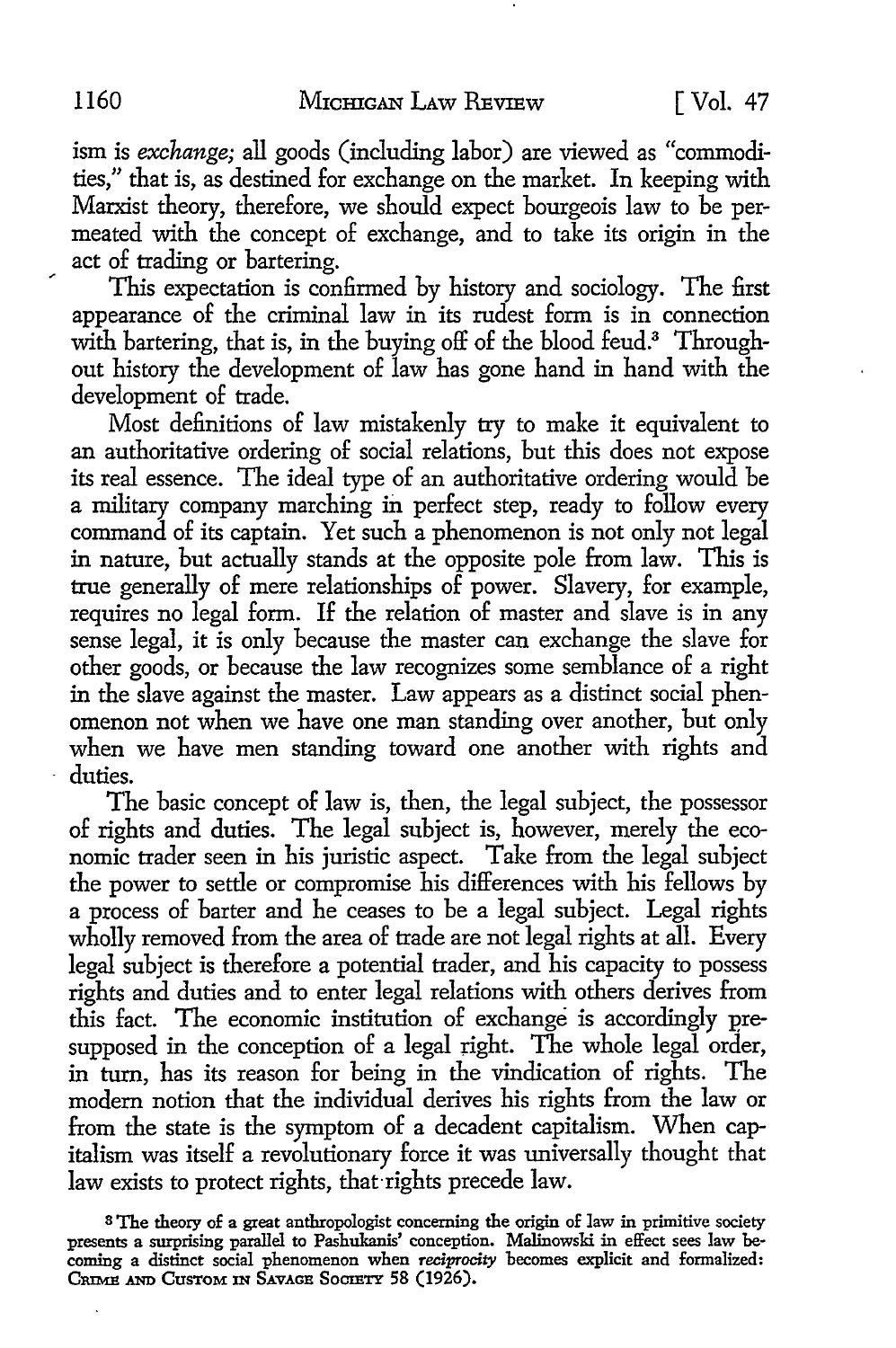In modern criminal law, a first cousin of economic exchange appears in the notion of retribution. The criminal code is a kind of schedule of compositions, setting the price (in terms of punishment) appropriate for each crime. According to the principle of *nulla poena sine lege* the criminal must be given a chance to know in advance what the price of each kind of misconduct is. Advanced bourgeois criminologists have long condemned these conceptions as irrational. They continue, however, to be entertained by the bulk of society and to be applied by the courts. When the public follows a criminal trial in the newspapers it is not interested in learning whether the criminal can be rehabilitated, or whether he is maladjusted to social life, but whether he actually did what he is accused of doing and whether he is going to get what is coming to him. The attitudes engendered by an economy founded on exchange are too deeply rooted to be destroyed by learned treatises.

Though in bourgeois society, law is an instrument of domination by the ruling classes, it is so only in an indirect sense. To say that law is a means of domination or exploitation fails to reveal its essence. The domination of one class by another can exist without law, where, for example, it is founded on religious superstition or military power. The exploitation of the proletariat by the capitalist takes a special and peculiar form. On its economic side, it is primarily through the market; on the legal side, it is through the notion that the worker sets his legal relations with his employer through contract. It is an exploitation through exchange, and, in keeping with the Marxian theory of the primacy of the economic form, its essential nature is determined by this fact.

This analysis of law is not simply an analysis of bourgeois law, but of law generally. In truth, the only law is bourgeois law. To be sure, legal institutions in embryo can be found in a feudal or slave society, where they are intertwined with religious and military elements. Modem scholars are likely to misinterpret these rudimentary legal elements in pre-capitalistic society as the equivalent of modem law. Actually, these embryonic and undifferentiated legal elements are like the first tentative gropings toward a capitalistic organization that can be detected in even the most primitive societies. The full inner logic of the conception of law can assert itself only under capitalism. The ideal of law is realized at the same time as the ideal of the market; both present man as the trader, as an autonomous agent setting his relations with his fellows.

Not only is law founded on the concept of exchange, but the same thing may be said of morality. Morality has to do with conflicts of interests between individuals who are conceived to have it within their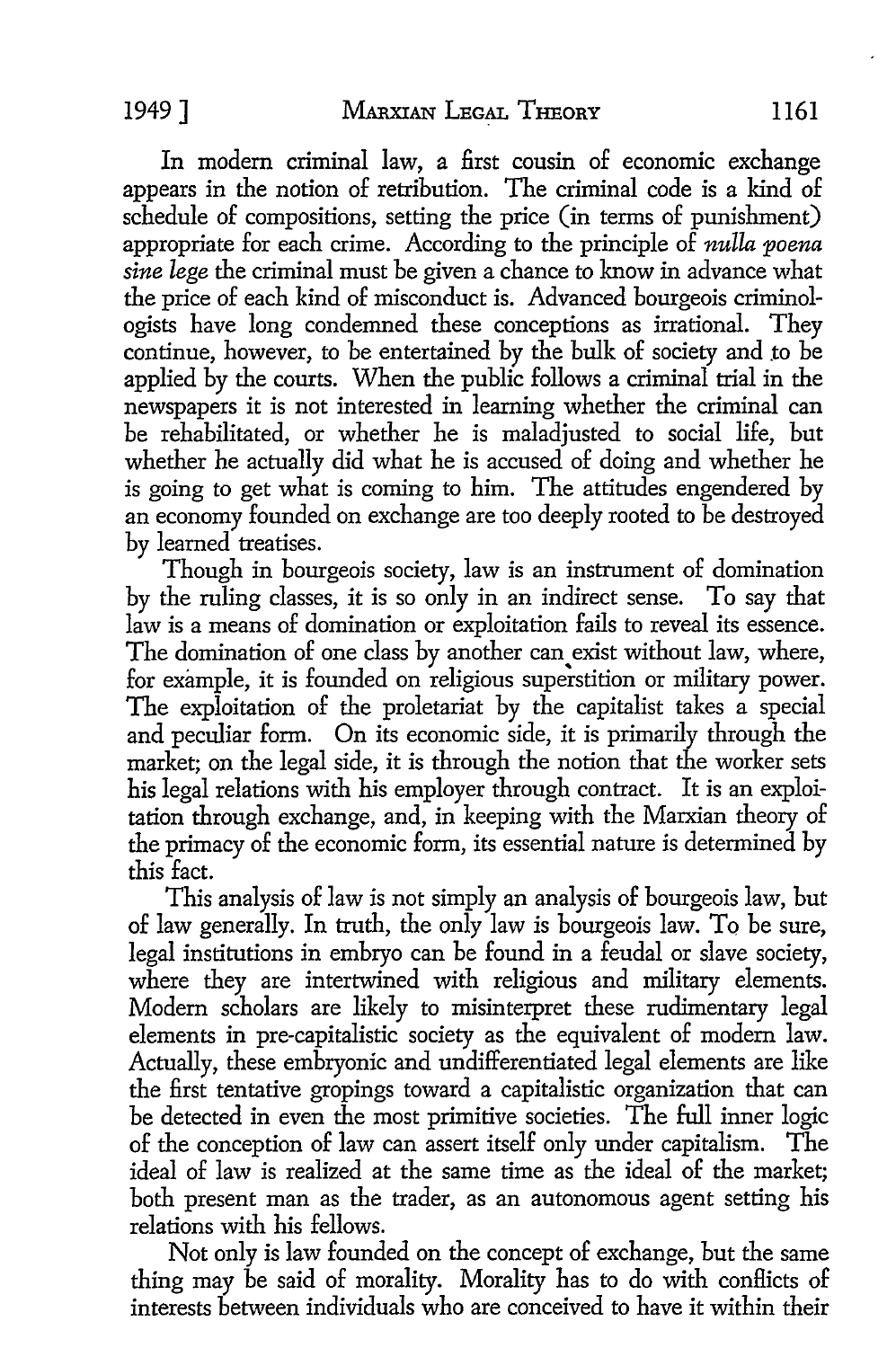power to determine what they shall do or not do toward one another. Such individuals are simply economic traders seen in the light of ethics. Moral treatises lay down a kind of minimum standard of conduct designed to maintain the principle of reciprocity. They do not answer such questions as whether a man should volunteer on a suicide mission; acts of heroism or of extraordinary devotion to the group fall outside the competence of ethical philosophy. Kant's conception that every man should be treated as an end in himself, as a *Selbstzweck,* implies a trading economy. Only in such an economy can a man who is conceived to be an end in himself be brought, through self-interest, to serve the ends of others-a result essential if any collective activity is to be achieved.

From these premises it follows that law and morality will disappear when, and only when, the last vestiges of the economic institution of exchange have been rooted out of society. The Soviet system still contains important elements of exchange. These exist not only in the area set aside for private trading, but in the relations of government corporations to one another, and in the payment of workers, who are compensated on the basis of work performed, in violation of the formula of mature communism, "From each according to his capacities, to each according to his needs."

On the other hand, when the notion of economic exchange has been completely eliminated in every form, then-with some allowance for a lag in time-the superstructure of law, the state, and morality will dissolve and disappear. Man will have become a "group-creature," no longer thinking of his own interest as something distinct from that of his fellows. The concept of justice and the notion of demanding measure for measure will have become as inapplicable to this situation as they now are, say, to a mother and child between whom there is a complete identity of interest.

This is, then, in summary, the legal philosophy of Eugene Pashukanis. It is ostensibly because he held this philosophy that Pashukanis was first forced to make an ineffective recantation and was later erased from the Soviet scene, to make way for Andrei Vyshinski, who began publishing the materials of *The Law of the Soviet State* shortly thereafter. "Reasoning their way through" this work, Soviet students now <sup>1</sup>earn th at Phk as u ams · was " a wrec k er, "" a spy, "" a traitor, ·" an dh *t* <sup>e</sup> learn that Pashukanis was ''a wre<br>propounder of a ''rotten theory.''

With all this vituperation one asks naturally, just what is the difference between the theories of the discredited and liquidated Pashukanis and those of the now triumphant Vyshinsky? This question is much harder to answer than might be supposed. Indeed, when one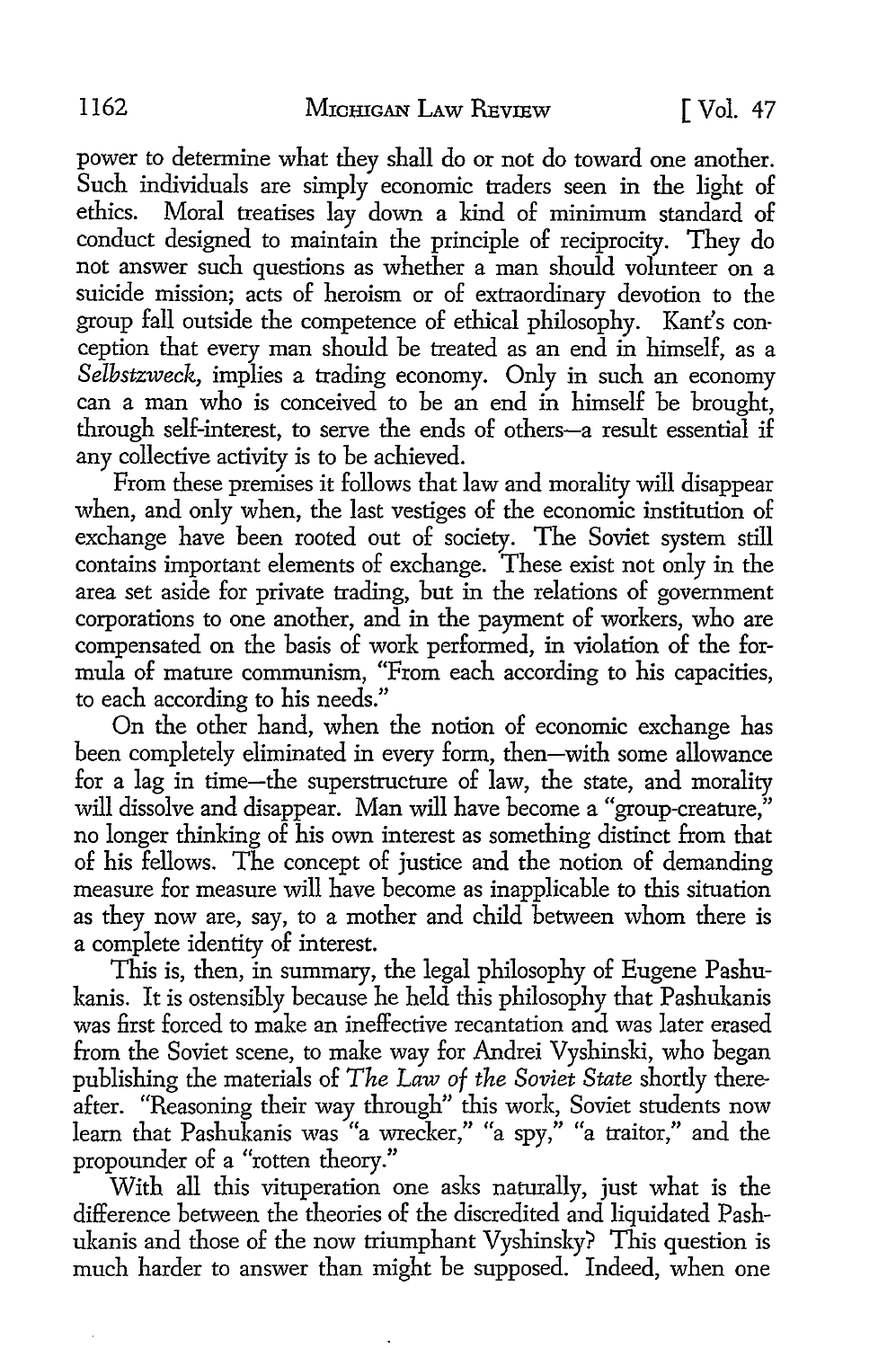first puts Vyshinsky's book down, one is apt to believe it cannot be answered. We seem to have before us, not a development from one system of thought to another, but a deterioration of Marxist doctrine that has brought it to such a level of vacuity that comparisons cease to be possible. Yet, on reHection, certain crucial points of distinction do emerge between the two writers. Their principal differences seem to be the following:

*First.* Both writers in form accept the orthodox communist view that law and the state will ultimately "wither away." Even for Vyshinsky, although the present Soviet order is "perfect and complete socialism," it is a step toward an eventual communism. Judged by the standards of that final goal, present Soviet methods of wage payment are, Vyshinsky concedes, "unjust," since they compensate a man for what he does instead of giving him what he needs. (It may be remarked that even if Vyshinsky did not agree with this conception, it would have been imposed on him, not only by a long tradition of Marxist thought, but by the Stalin Constitution itself, the glories of which his book celebrates.) Though Pashukanis was somewhat vague as to just how near at hand the withering process was, he was fairly clear as to the conditions under which it would occur. In accordance with the Marxian theory of the primacy of economic factors, the withering would occur when, and only when, the element of exchange or reciprocity of performances was rooted out of the Soviet economic system. For Vyshinsky, on the other hand, the disappearance of state and law cannot occur until men have been so trained and conditioned that they will follow, without the need for coercion, the rules necessary to social order. He implies that this transformation of man's nature is a long way off; the withering will be a very slow process. Some uneasiness about the consistency of this view with the inherited doctrine may be betrayed in the emphasis Vyshinsky gives to Stalin's dictum that Russia must embrace "creative Marxism," not "dogmatic Marxism."

*Second.* Pashukanis was clear and emphatic in asserting that as long as you have exchange you will have law, and as long as you have law it will be bourgeois law. There is no use pretending that socialist law is something of a higher nature, or different from capitalist law; to think otherwise is to engage in self-deception. This is, however, exactly the self-deception which takes up a large part of Vyshinsky's book. The law of the Soviet Union is in every way bigger, better and purer than bourgeois law. Strangely, the effort is repeatedly made to demonstrate that Soviet law is superior *in terms of the premises underlying bourgeois law;* it really does the things bourgeois law pretends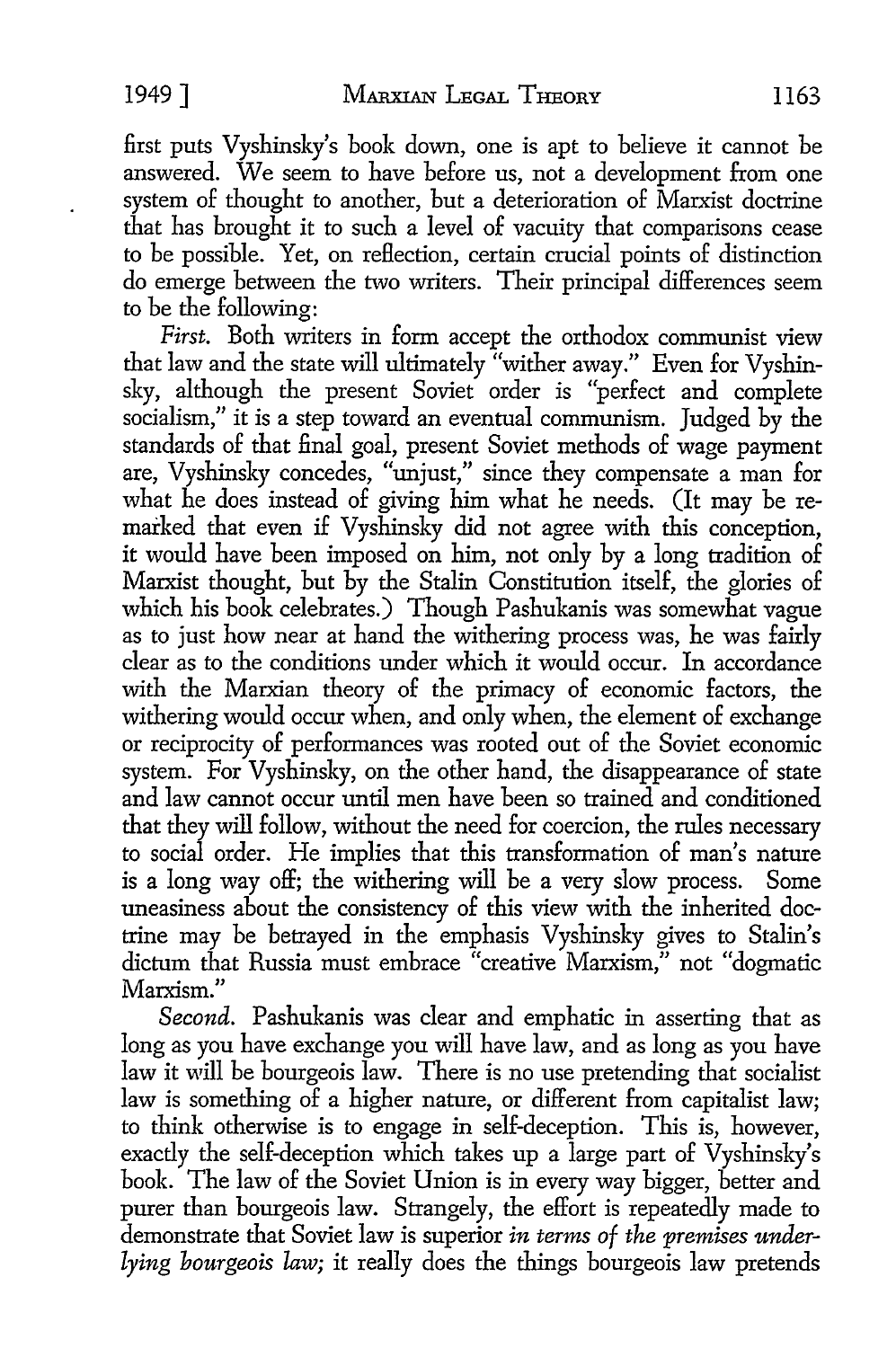to do. This is a new note, completely out of tune with the implications of Pashukanis' theory.

*Third.* There is no suggestion in Vyshinsky's book that morality, in the sense of some standard regulating the relation of man to man, will ultimately disappear along with law and the state. On the contrary, only when morality has become so strong that men will obey its rules without constraint can law wither away.

*Fourth.* Vyshinsky, for all his excoriation of Pashukanis, makes a very careful detour around the central thesis of Pashukanis' book: the relation of law and the economic concept of exchange or reciprocity. In one all-too-obvious case, that is, in the matter of wage payments, he has to concede that the present system has not achieved the ultimate goal of Marxism. He makes little mention, however, of the exchange elements involved in the trading that goes on among government corporations, and lays down no program (as did Pashukanis) for the elimination of this socialistic "market." At one point he even praises "contract discipline" as a needed supplement to central economic planning.

*Fifth.* The orthodox communist conception regards law as the expression of the will of the ruling class. It was with respect to this conception that Pashukanis was most bold in his deviation from accepted doctrine. He insisted that this view of law was only a kind of truism, which failed to reveal the real essence of legal phenomena, since it was incapable of explaining how something called "law" could reinforce or sanctify the brute fact of domination. The orthodox conception is, at least in form, reinstated in Vyshinsky's book, where the difficulties raised by Pashukanis are simply passed over in silence. Pure, fine and noble as it is, the Soviet law of today is "the totality of the rules of conduct expressing the will of the dominant class" and it is designed to promote those relationships that are "advantageous and agreeable to the dominant class." Yet Vyshinsky does not himself seem very much at ease with this definition, and he makes tentatives in the direction of identifying "the dominant class" with the community as a whole, even though it is admitted that Soviet society has not as yet become classless. At any rate, the extravagant claims he makes for Soviet law really go further than anything Pashukanis wrote toward relegating to the attic of discarded doctrine the notion that law, even in a socialist economy, is simply an instrument of power. If it is this, it is so much in addition according to Vyshinsky's professions that the old conception has really lost its meaning.

The causes that have produced the shifts in doctrine outlined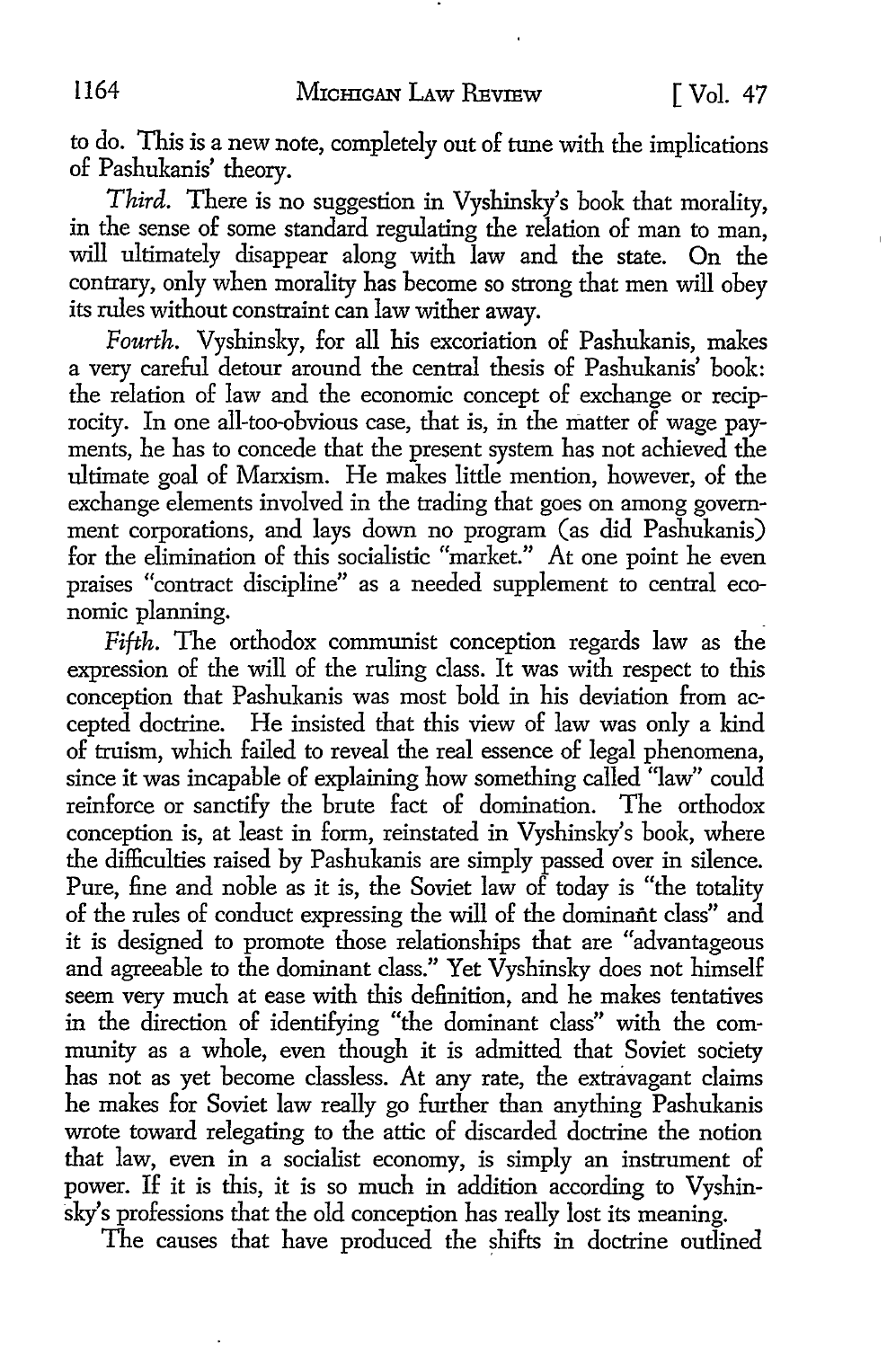above are not, I think, obscure. In the process of attempting to operate a great governmental machine, the Soviet leaders have rediscovered some ancient truths. They have learned that the state without justice is impossible, or at least that it is impossible unless people believe that the state is attempting in some degree to render to each his due. They have also seen that some respect must be paid, sooner or later, to the principal of legality; men must know, or think they know, where they stand under the law and before the courts. The despised bourgeois virtues turn out, in the end, not to be mere copybook maxims, but indispensable ways of getting things done, rooted in the very nature of the human animal.

This was a discovery for which the Soviet leaders were poorly prepared by Marxist doctrine. That doctrine gives no explicit guidance in conducting the transition from revolutionary terror to stability and legality, and such implicit guidance as can be deduced from it is fantastically wrong. The molders of the Soviet state found themselves caught with an untenable and unworkable theory. Instead of being able to purge their system gradually of all bourgeois conceptions, they found themselves under a compulsion to employ progressively the same procedures and institutions that had been found essential to social stability in bourgeois society. It was necessary to cover a major intellectual retreat; the time had come when some beclouding of doctrine was necessary as a face-saving operation. This was no assignment for a studious theoretician like Pashukanis. It demanded the thundering obfuscations of an old court-room performer like Vyshinsky.

On this basis we may explain not only the erasure of a whole chapter of Soviet legal philosophy, but also why it was necessary to find a new man to expound the party line in matters jurisprudential. As my colleague Harold Berman has suggested,<sup>4</sup> we may in the same way also explain some of the most offensive features of Vyshinsky's style. When you are caught in a position where you dare not argue, billingsgate has its uses. In a country ostensibly ruled by a dogma, silence is not only embarrassing; it can be positively dangerous.

On this reading,The Law *of the Soviet State,* which at first visits on its reader only an acute intellectual nausea, turns out to contain an important message of hope. The hard line of Marxism *can* bend before the compulsions of life. If it can bend to the extent of permitting the Soviet system itself to live, it may perhaps bend enough to save humanity from an Armageddon. If the theory that all law is capitalist